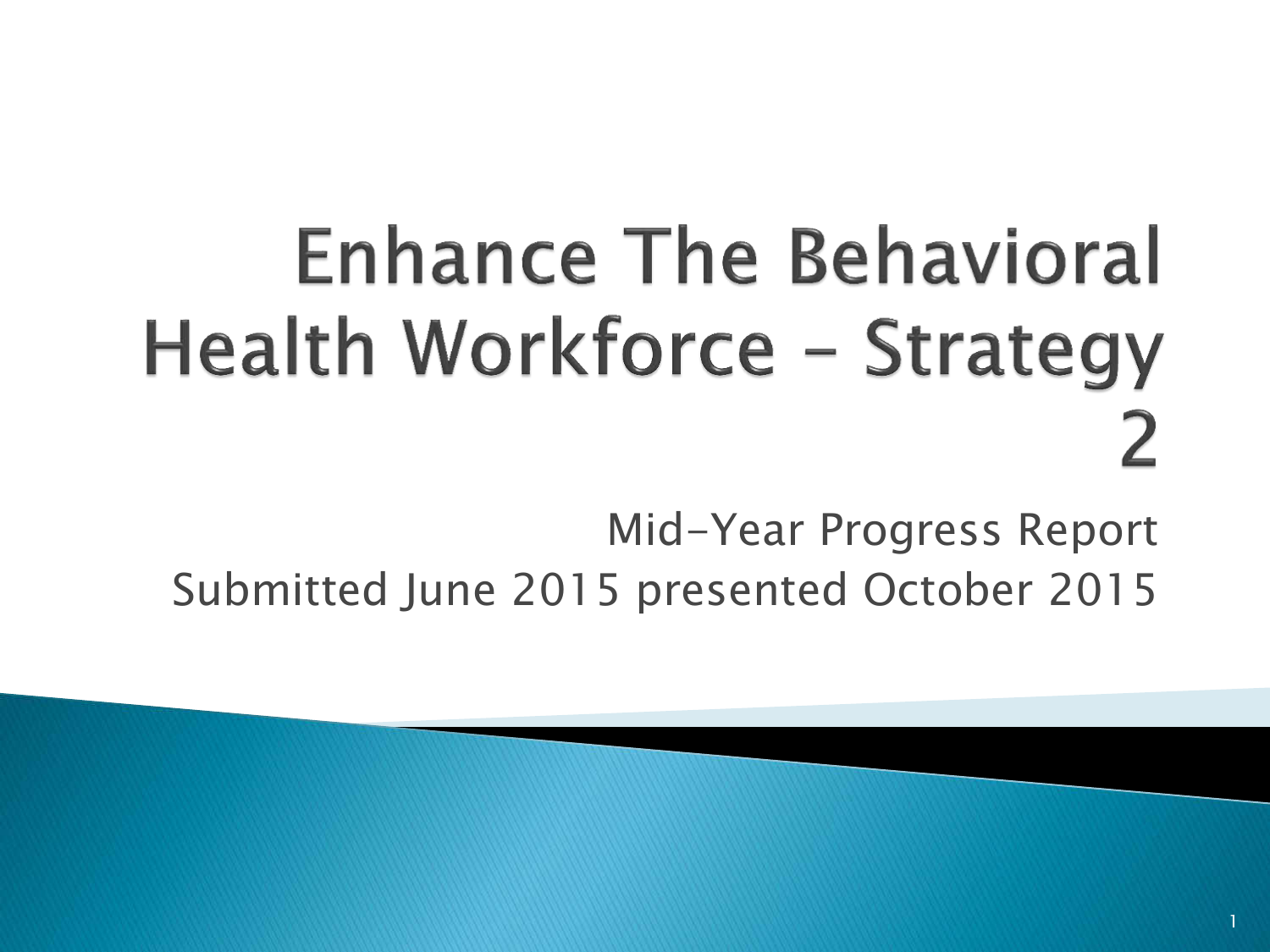#### **Committee Members**

- *Debra Berke, Ph.D., CFLE, Director, Psychology Programs, Wilmington University*
- *Peggy Enslen, Ed.D., R.N., Education Associate, Health Sciences, Department of Education*
- *Kathy Friel, RDH, Ed.D., Acting Dean of Instruction, Stanton/Wilmington Campus, Delaware Technical Community College*
- *Carol L. Kuprevich, Ed.D., Director of Community Planning, Program Development, & Training, DHSS, DSAMH*
- *Jonathan Kevin Massey, Public Health Treatment Program Administrator, DHSS, DPH*
- *Meghan McAuliffe Lines, Ph.D., Pediatric Psychologist, Clinical Director for Psychology Services, Division of Behavioral Health, Nemours/AI duPont Hospital for Children*
- *Sharon Mills-Wisneski, RN, MSN, Ph.D., Associate Professor, Nursing, Delaware State University*
- *Cory Nourie, MSS, MLSP, Transition Social Work Coordinator, Nemours A.I. duPont Hospital for Children*

 *Angela Steele-Tilton MSN, RN, OCN, Chair, BSN Program, Wilmington University, College of Health Professions*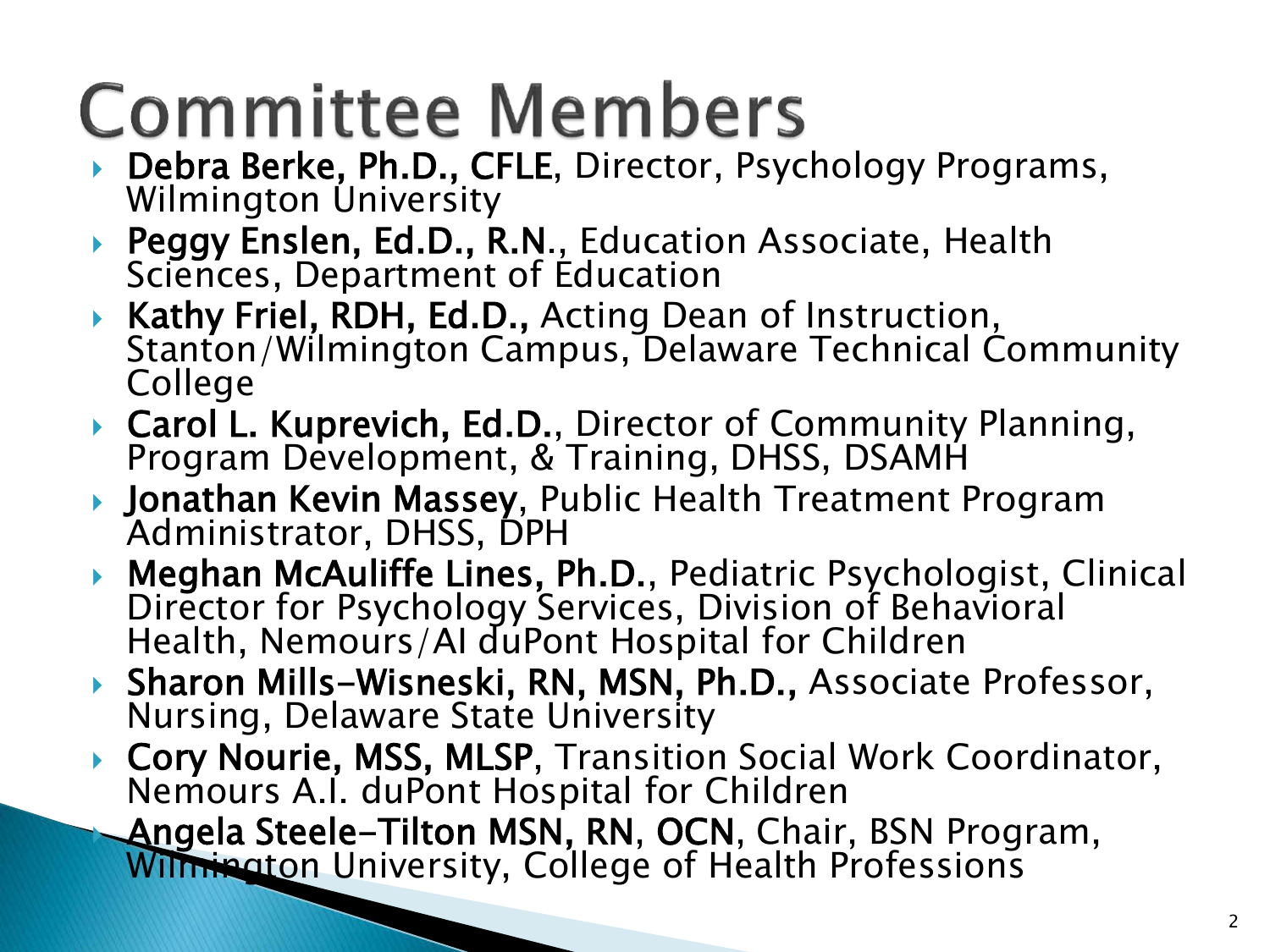#### **Workforce Development is an Ongoing Initiative With 2 Broad Categories**

- *1) continuing education of those providing behavioral health related services and,*
- *2) preparatory education for individuals interested in working within behavioral health at all levels inclusive of middle and high school career and technical education (CTE) health science programs, associate degree programs at community college, 4-year college programs, graduate and postgraduate disciplines*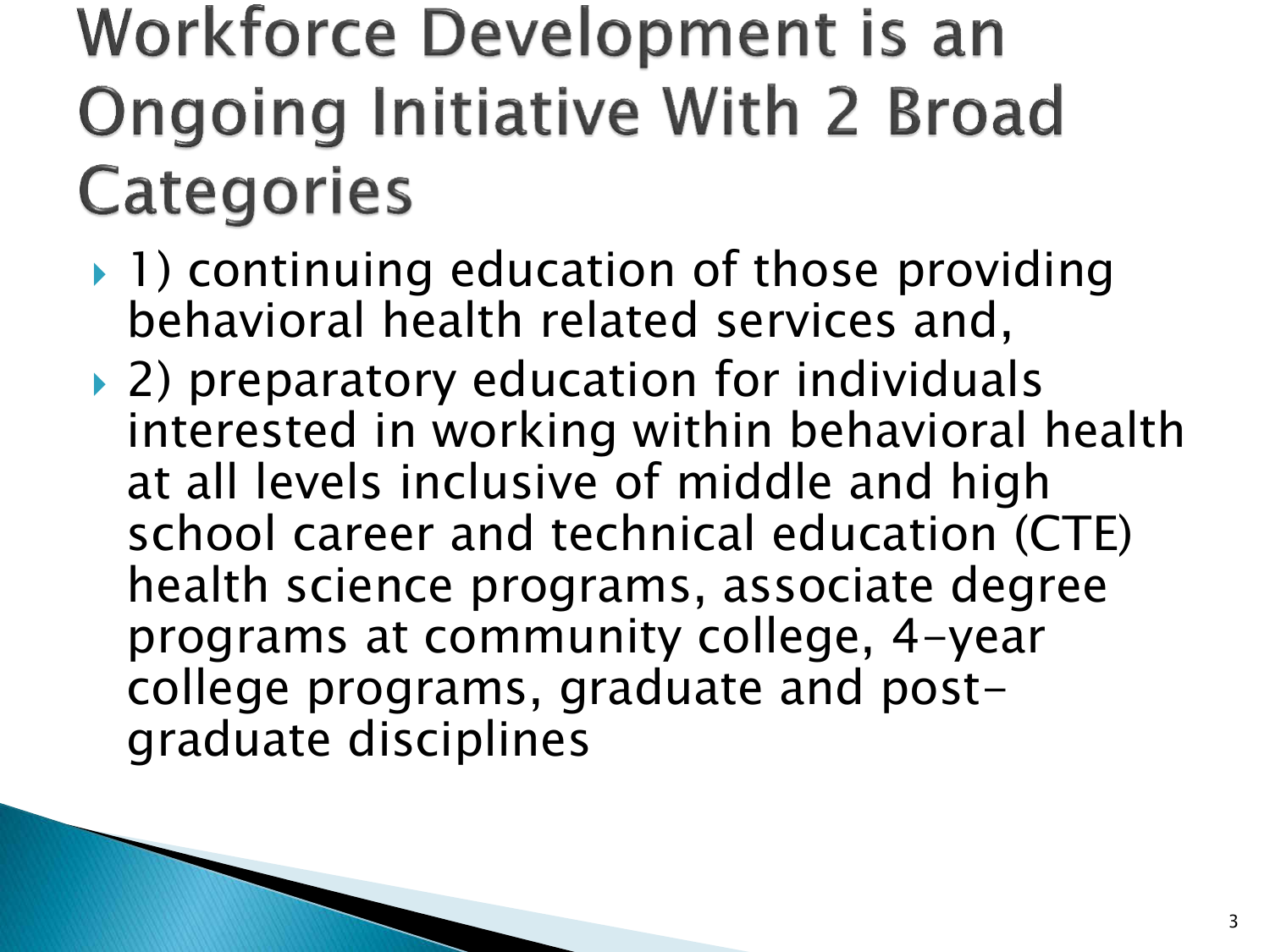## **Objectives/Activities**

- *6 Objectives in the plan* 
	- *8 long term activities (3 years+)*
	- *23 short term activities (1-2 years)*

*DISCLAIMER: The items listed in the mid-year progress report and in this presentation should NOT be considered comprehensive. They are a sample of accomplishments related to the plan.*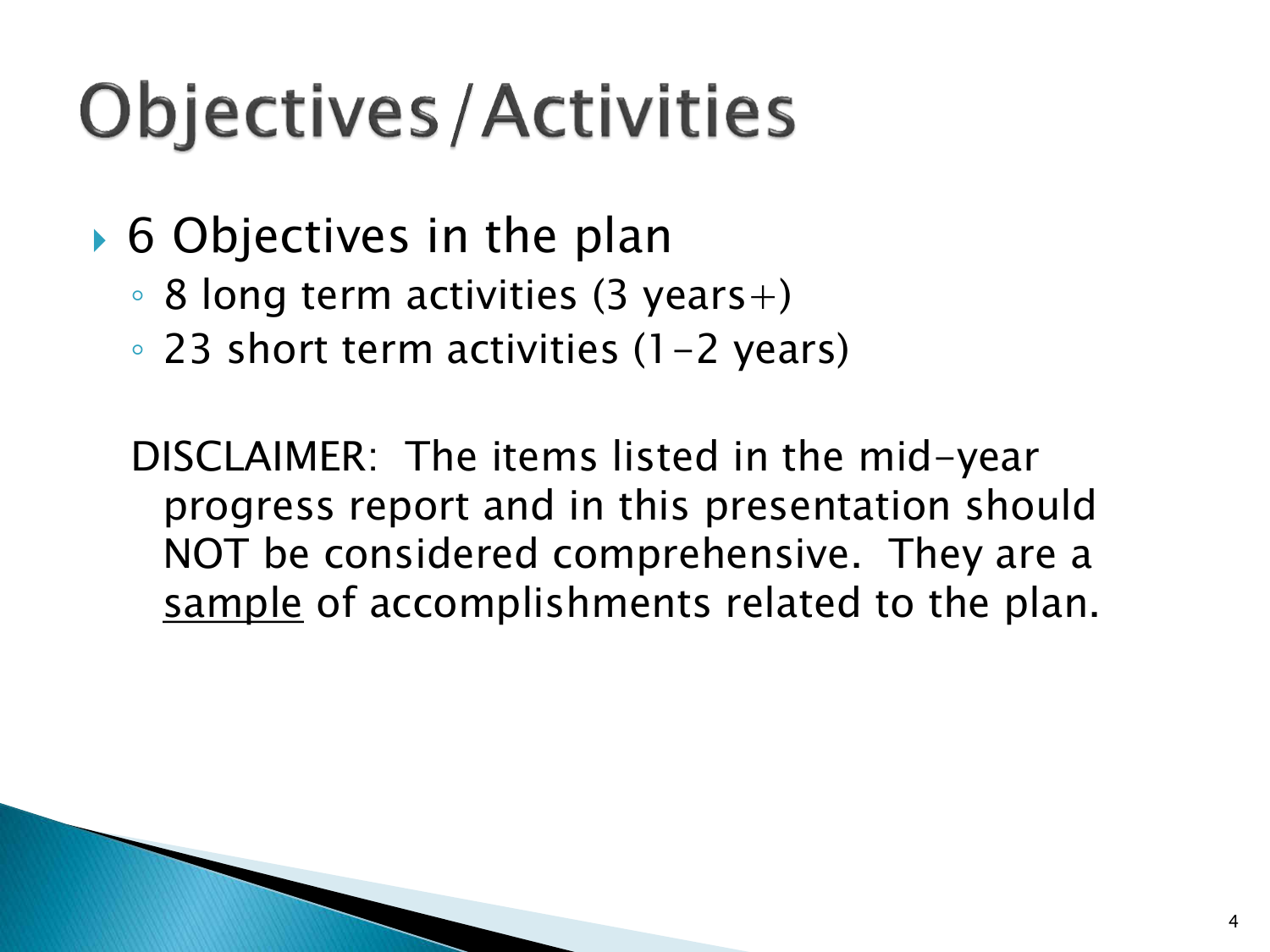# 2015 Mid-Year Report

- *This report addresses accomplishments on the first two objectives and activities of the comprehensive plan* 
	- *Annual report will include additional objectives and activities*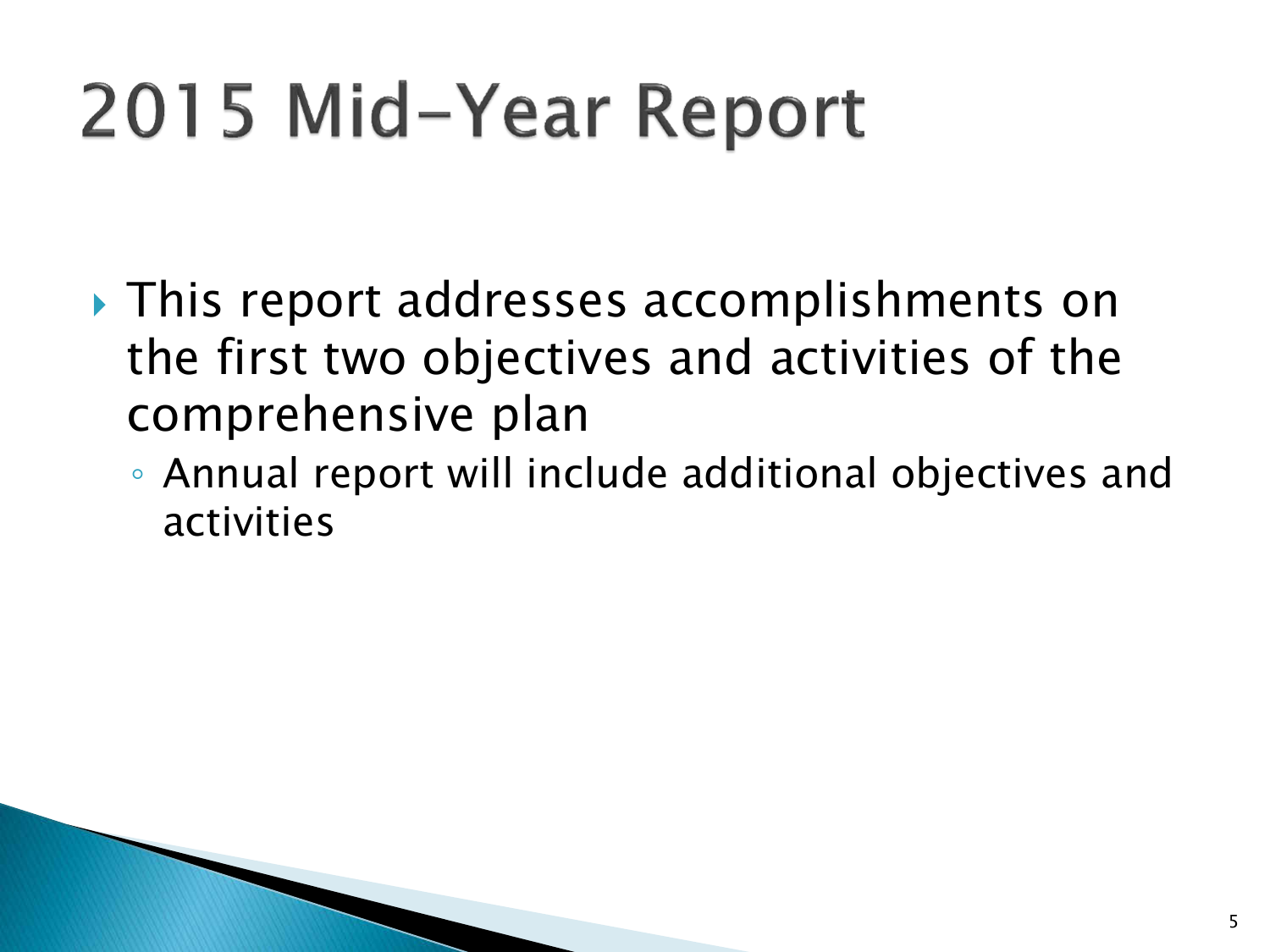# **Objective One**

- *Objective One: Conduct a needs assessment of current behavioral health/mental health and substance abuse providers in Delaware* 
	- *Activity: Study the current Delaware workforce to determine the current state of services, gaps in service, gaps in knowledge, barriers, and opportunities*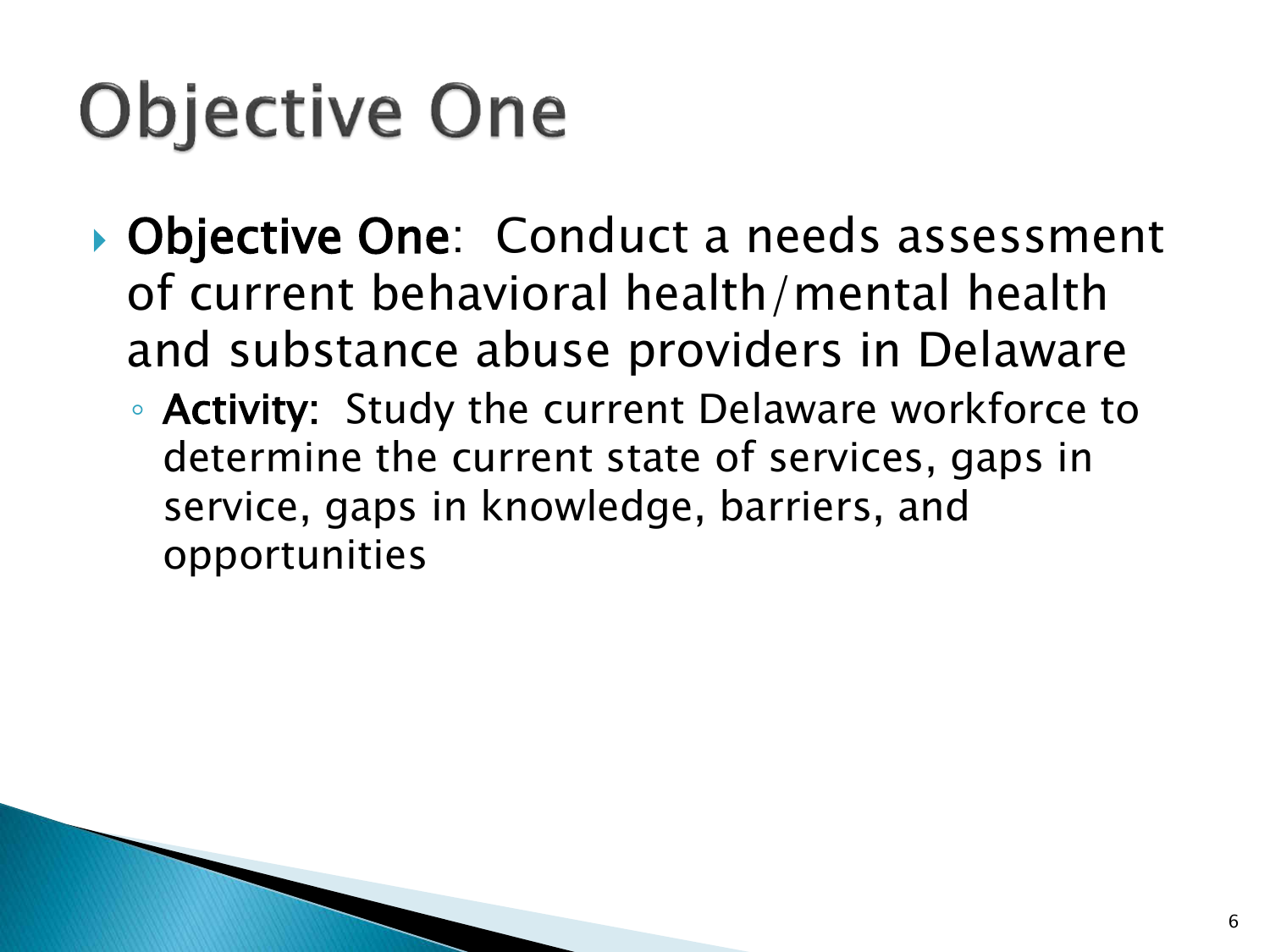# **Objective One Evaluation**

▶ Data detailing the system's Strengths, *Weaknesses, Opportunities, and Barriers for further development*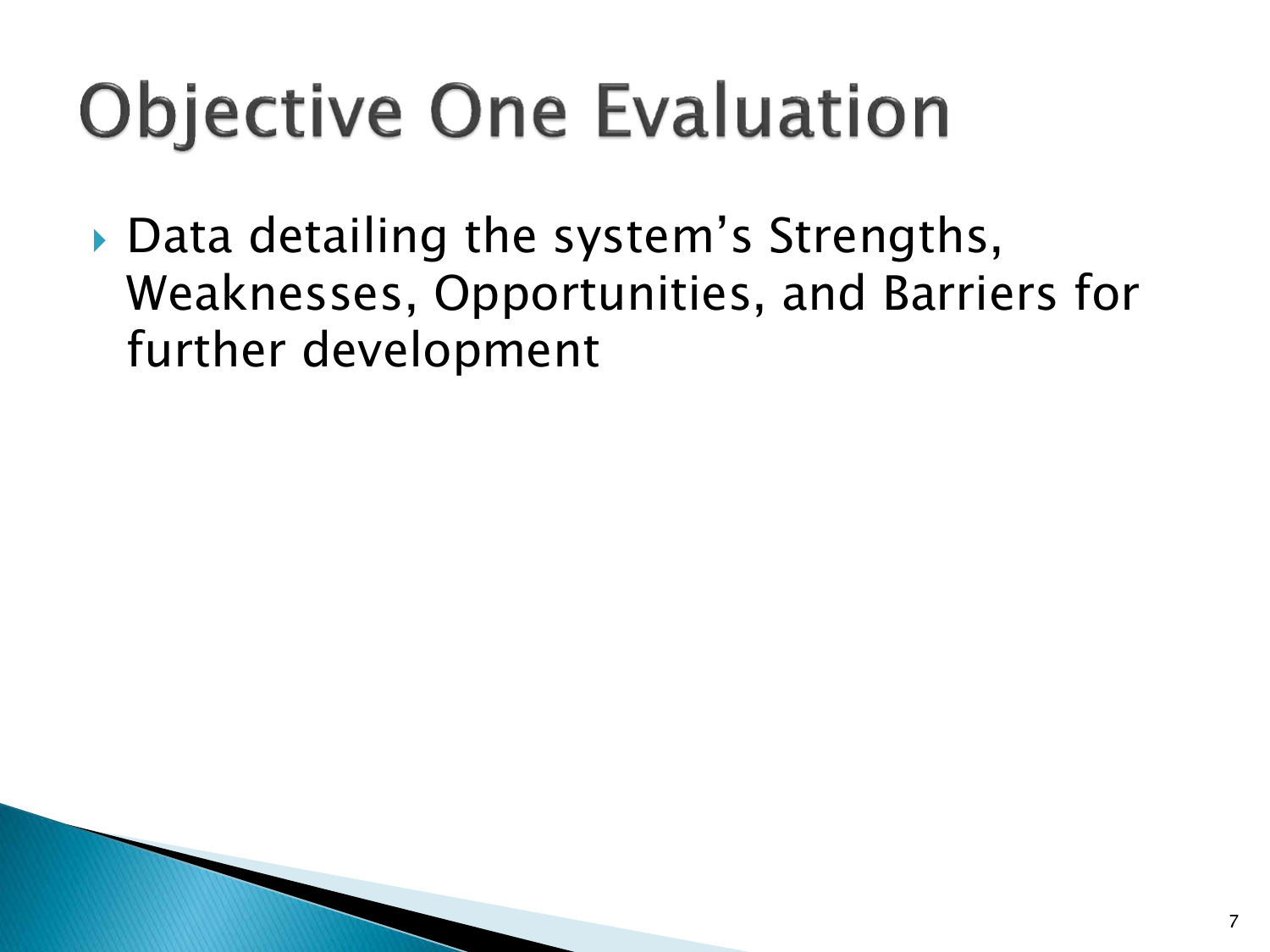#### Accomplishment

 *DSAMH T.O. conducted a needs assessment using convenience samples.* 

 *1)Survey was electronically sent to 6,125 persons and received 470 responses* 

 *2)Reviewed 672 reaction sheets from workshops held between 01/2014 and 02/2015* 

 *3)Key informant meetings-e.g. CEATTC, NACM, ADDA, Autism Delaware, etc.*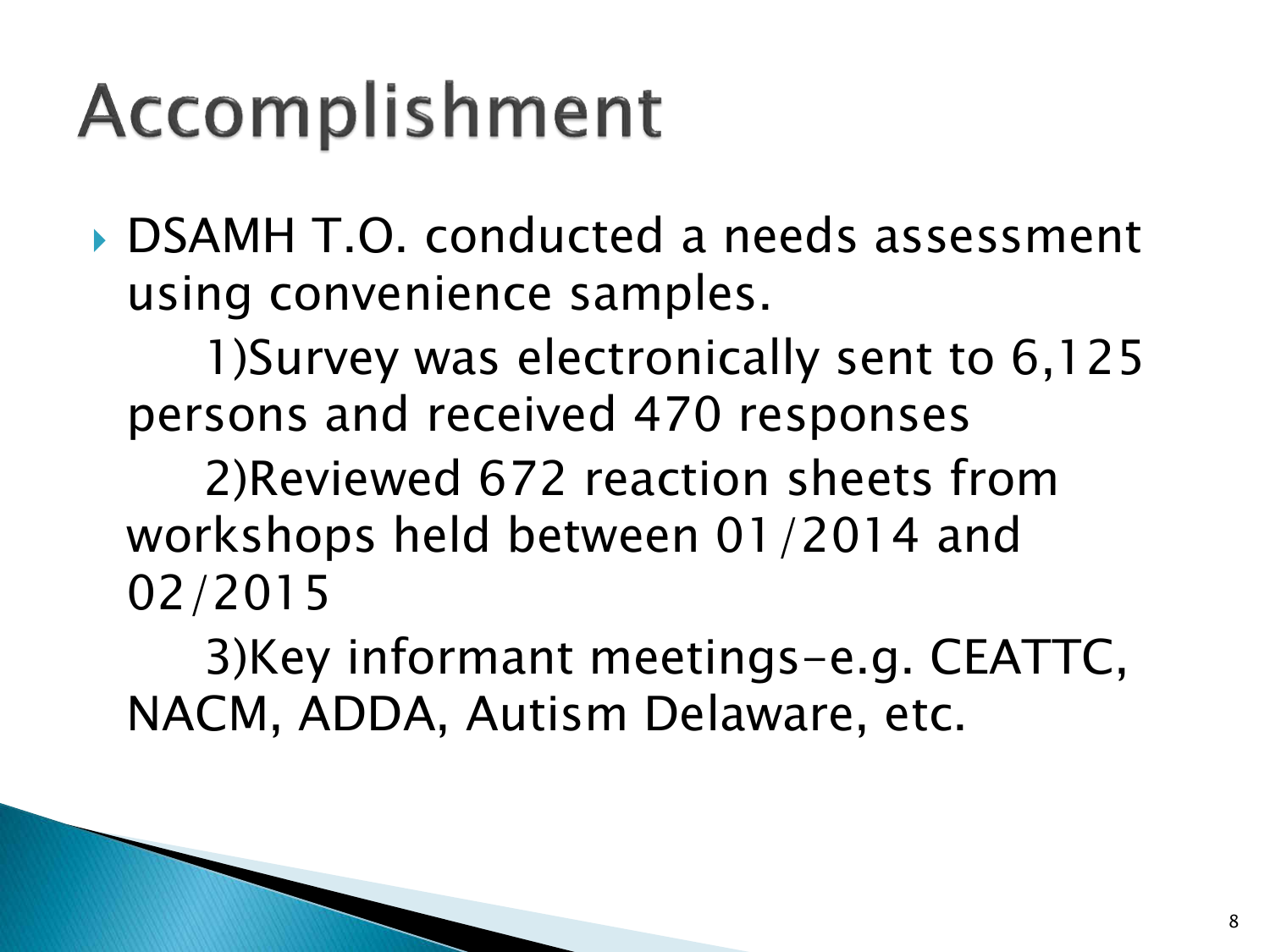# **Needs Assessment Findings**

- *Treatment Modalities* – *highest identified need*
- *Basic Counseling Skills* – *second highest*
- *Substance Use Conditions* – *third*
- *Co-occurring/Dual Diagnoses* – *fourth*
- *Trauma Informed Care* – *fifth*

 *Please see handout for more details.*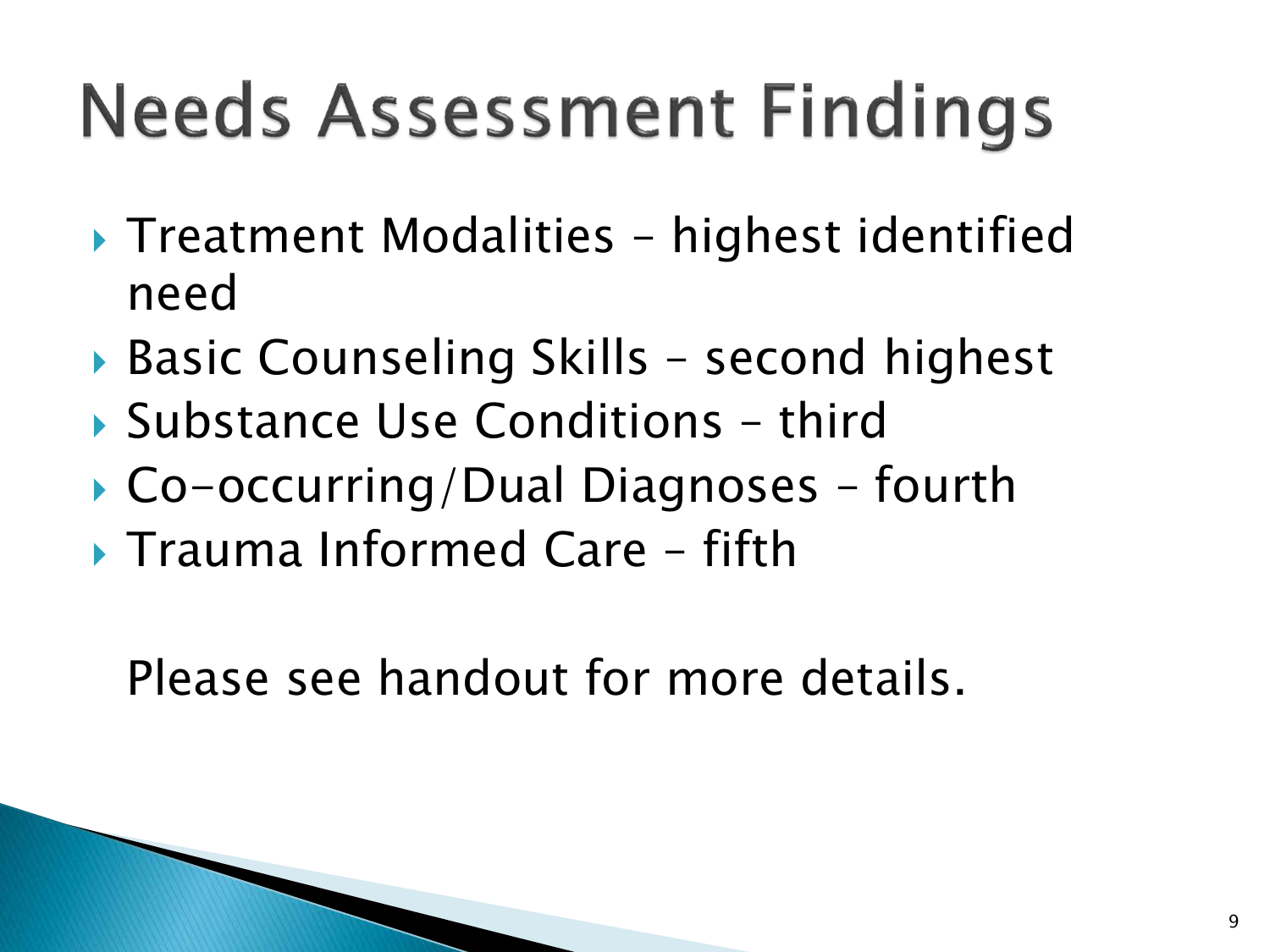### **Objective Two**

 *Objective Two: Increase access to training resources related to behavioral healthcare; main focus on Alcohol and other Drug (AOD) related topics due to severity of substance use issues in DE and reports for a need of certified providers as well as providers who are using Evidence Based Practices (EBPs) and/or Evidence Informed Practices and who are aware of newer treatment approaches; provide access to training in models of integrated behavioral and physical health care consistent with SHIP and Affordable Care Act (ACA)*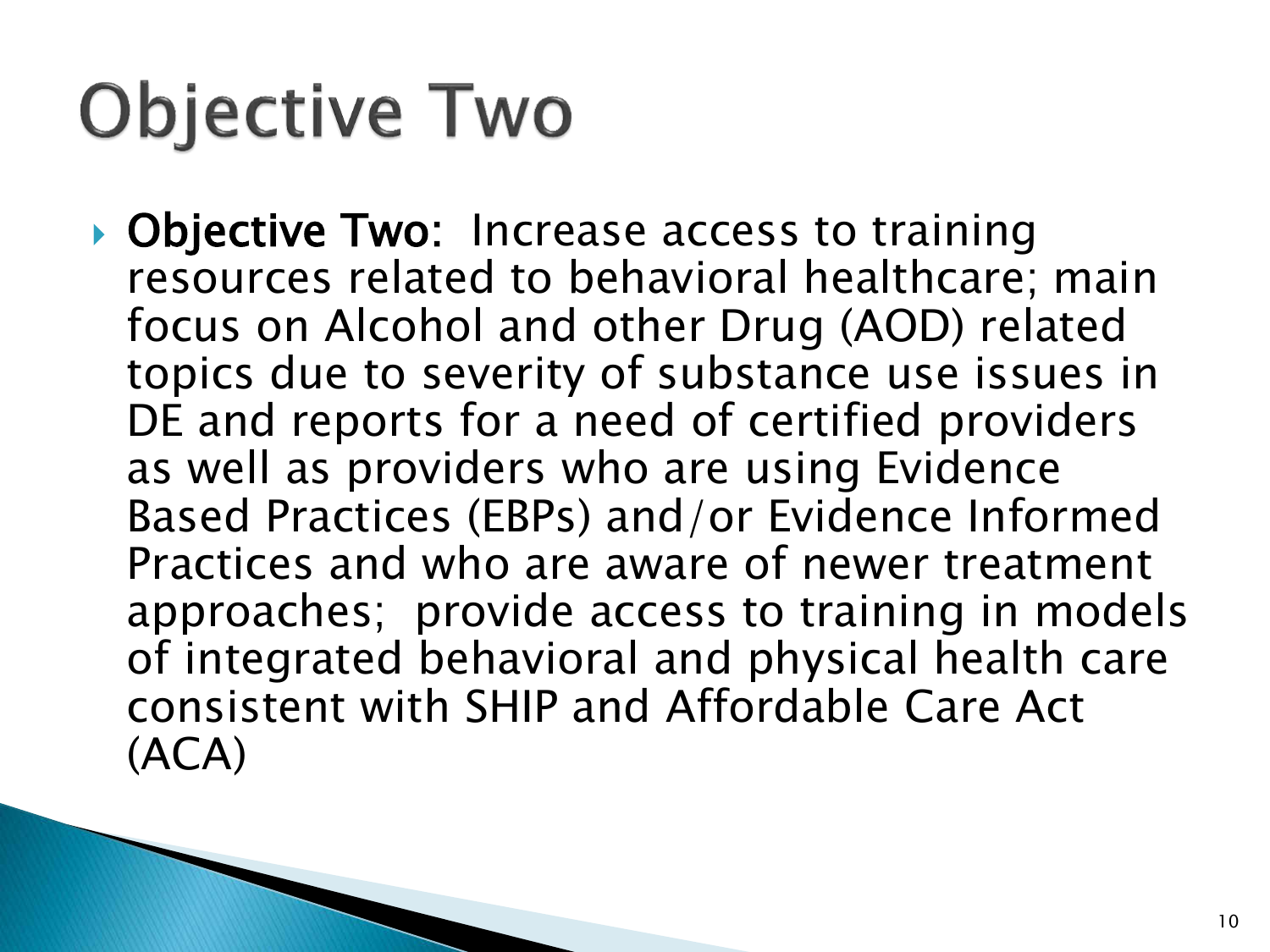## **Objective 2 Evaluation**

 *Evaluation: List of workforce development ideas garnered from other SHIPs and integrated into DE strategies ; Initiatives are listed through SHIP and SHIP partners contribute regularly through SHIP meetings and eventually through electronic repository*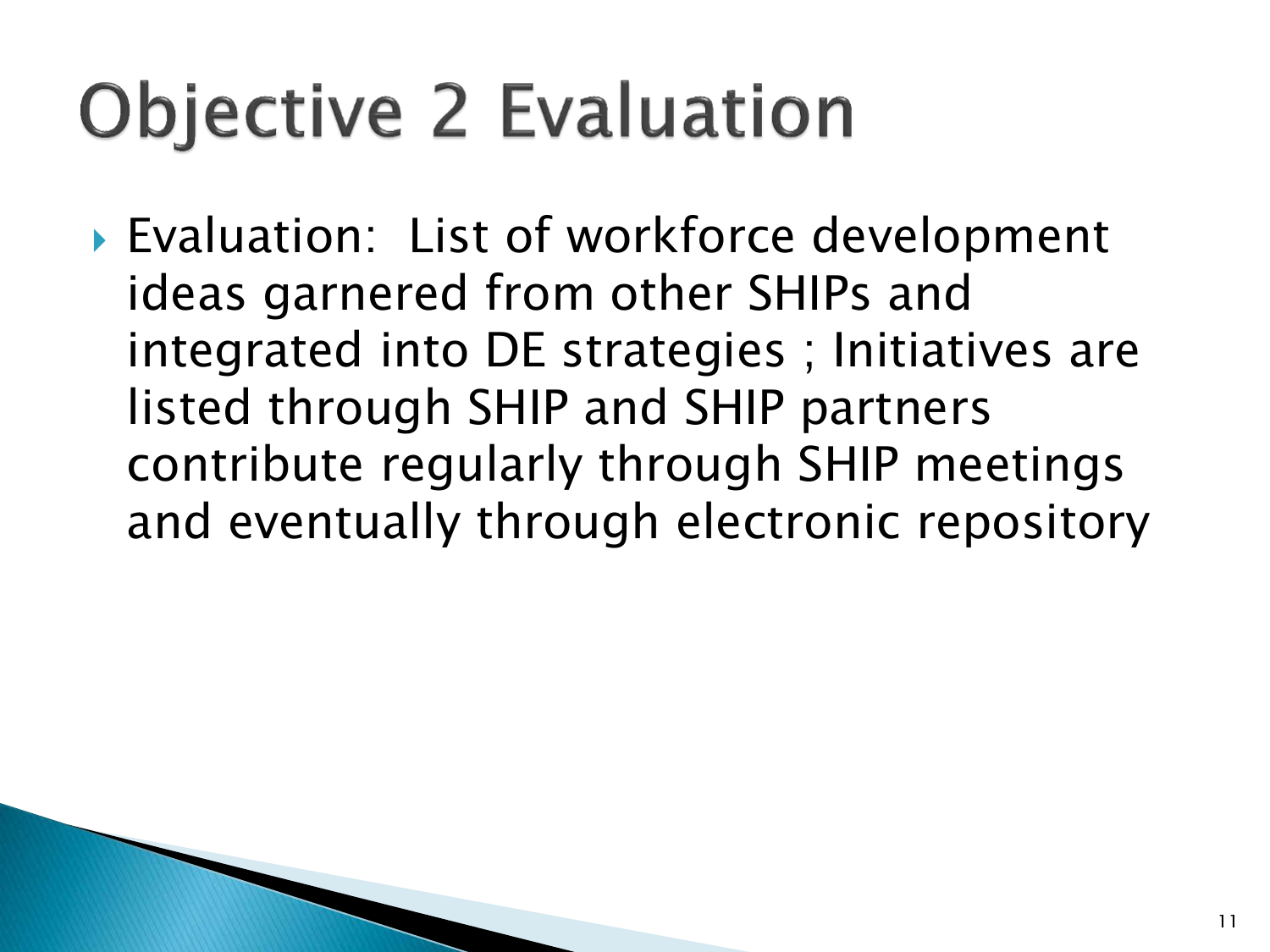#### Accomplishment

 *Objective Two Activity: Study the features of similar entities that have been created throughout the US* – *other SHIPs* 

 *Accomplishment: Committee members accessed multiple SHIP plans from throughout the U.S. as indicated in the reference section of the plan. Some of the ideas garnered through those plans are informing Delaware practices, e.g. SBIRT initiatives.*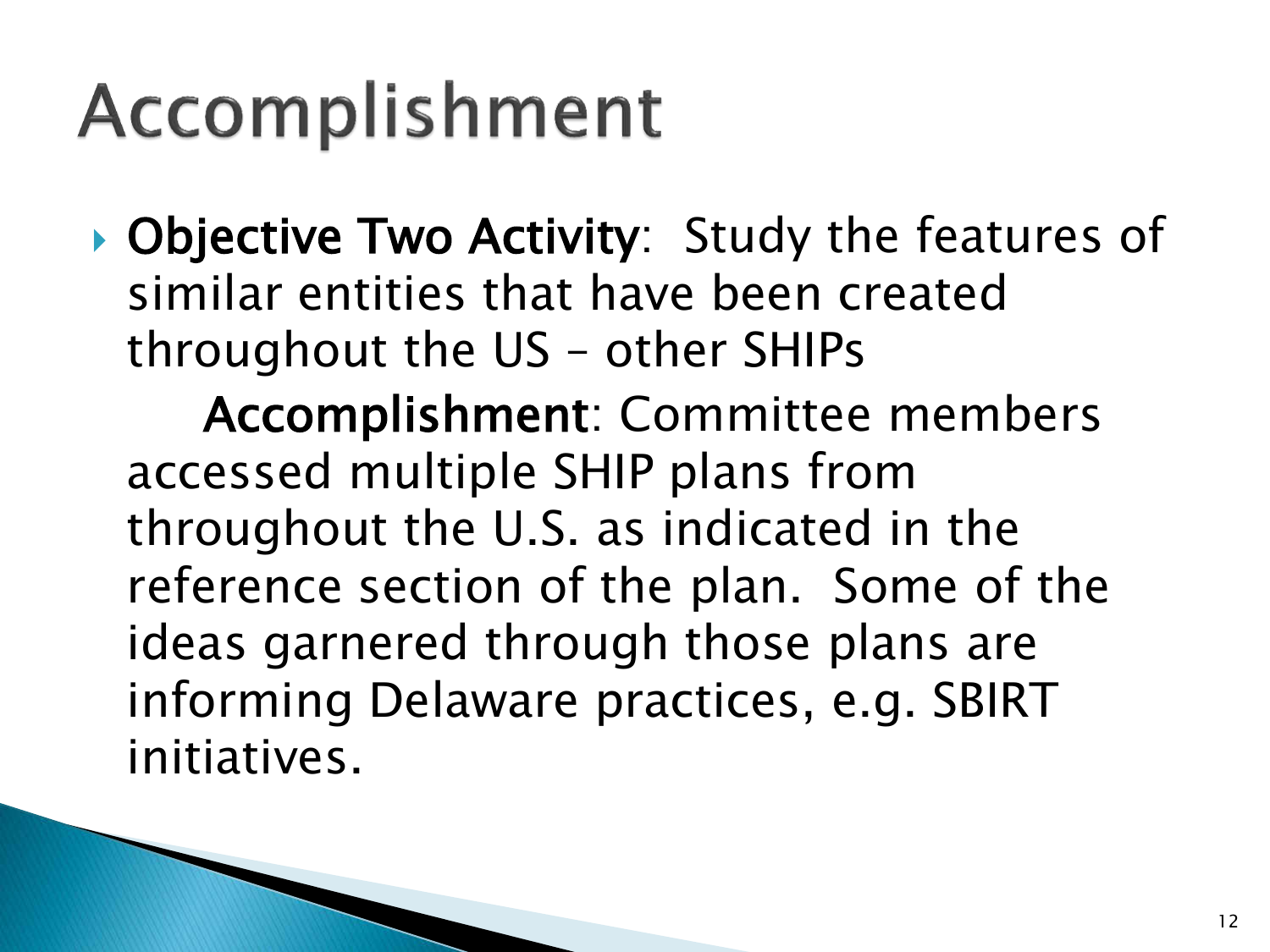#### **Activity**

 *Objective Two Activity: Assess continuing education offerings and other workforce development initiatives within DE agencies, in other DE statewide health related plans and forums, colleges and universities, and professional associations to (1) develop consistency of behavioral health related training and (2) share/maximize resources while avoiding duplication, and (3) coordinate efforts*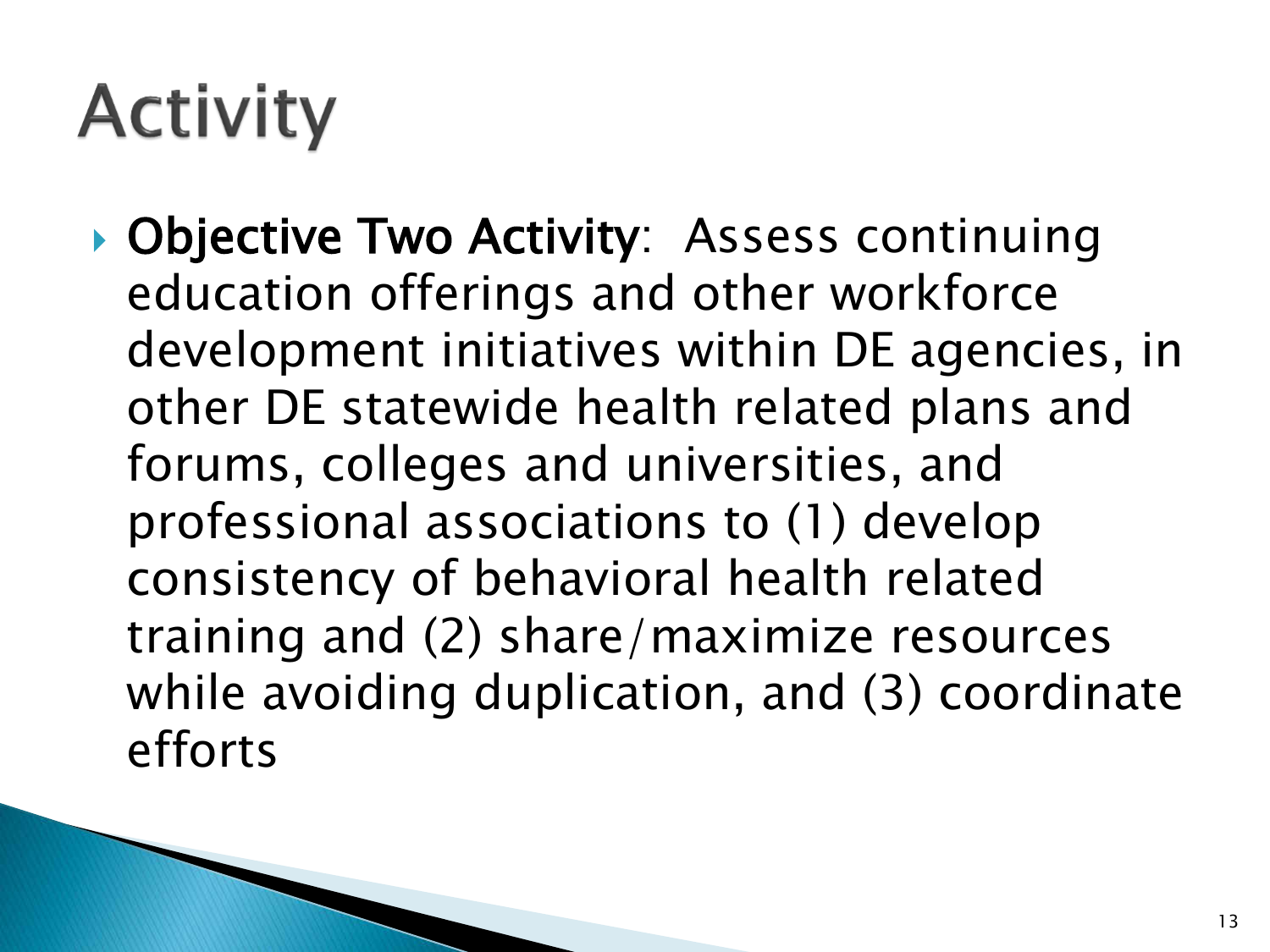# **Accomplishment Objective 2**

- *NASW-DE, SBIRT, ATTC, DSAMH and DSU partnered to offer a one-day workshop on SBIRT* 
	- *Over 100 person participated*
	- *Secretary of Delaware Health and Social Services, Rita Landgraf spoke and supports on-going efforts by the diverse coordinating committee towards SBIRT*
	- *NASW-DE received small grant to further SBIRT work with faith-based community*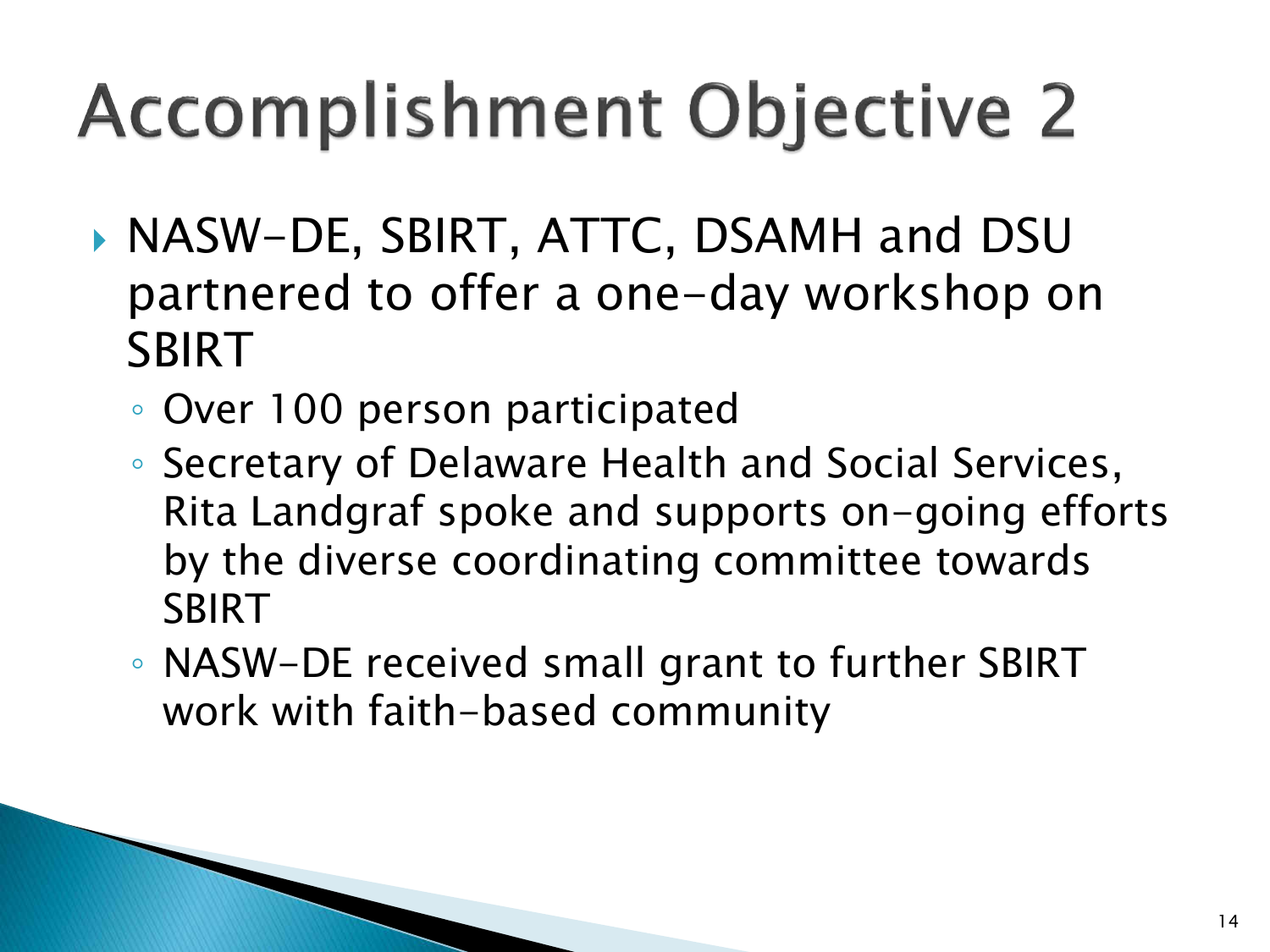#### **Objective 2 Accomplishment** Cont'd.

- *CE-ATTC and DSAMH partnered to send a Delawarean to Utah for 1-week TOT on SBIRT* 
	- *SBIRT training expertise now available within the State*
	- *SBIRT ATTC offering additional workshops and technical assistance in 2015 and 2016 at no cost to Delaware*
	- *Delaware SBIRT trainer has scheduled workshops for psychiatric residents in 2015 and in 2016 will offer additional options for other interested persons*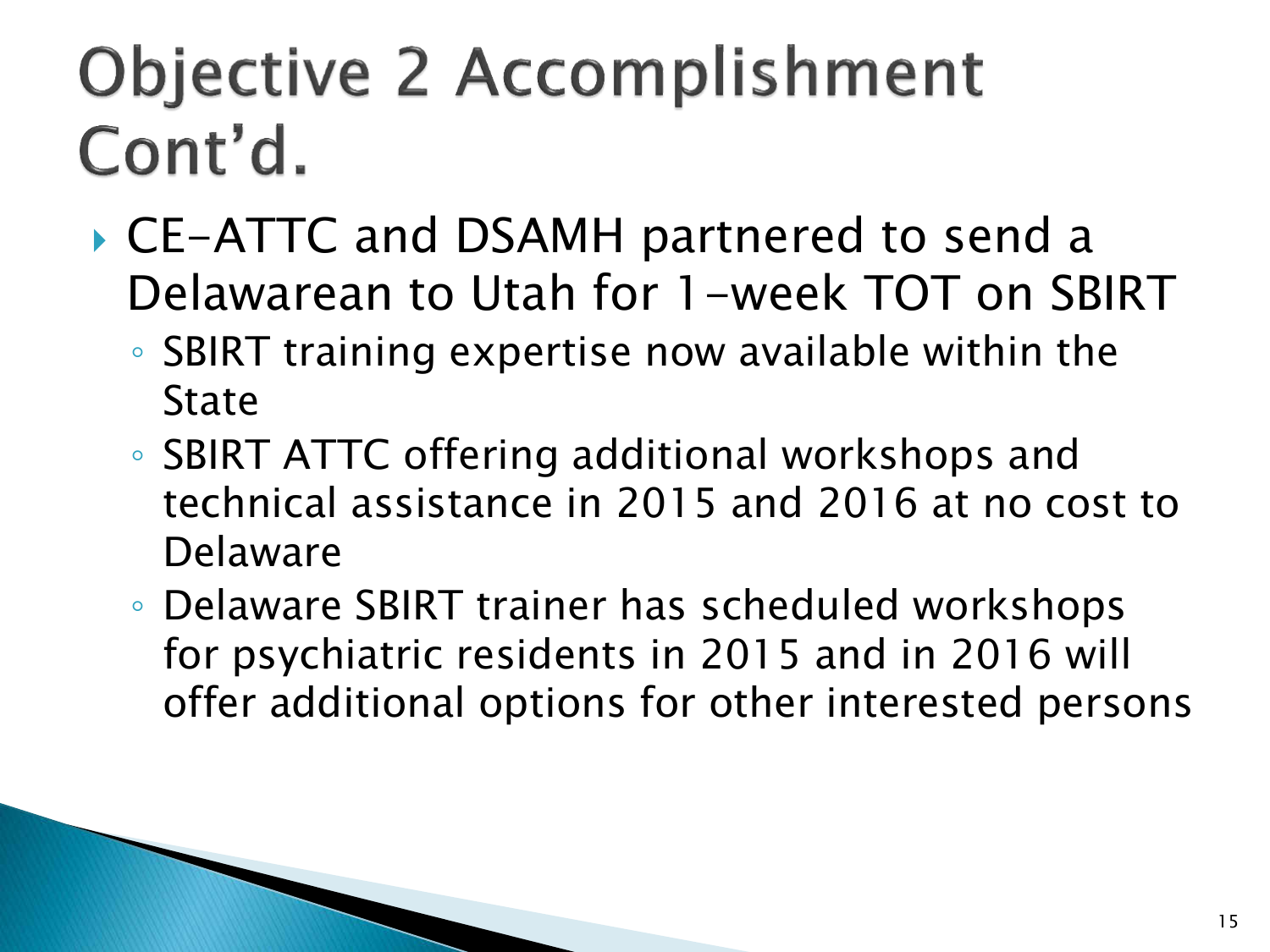# Objective 2 Cont'd.

 *Activity: Partner with Central East Addiction Technology Transfer Center (CE-ATTC) to bring addiction training on Medication Assisted Treatment, HIV/Psychiatry, and other Alcohol and other Drug (AOD) topics to Delaware programs.* 

 *Accomplishment: CE-ATTC/DSAMH plans to provide no cost 2* –*day conference in December 2015 on AOD that includes CEUs*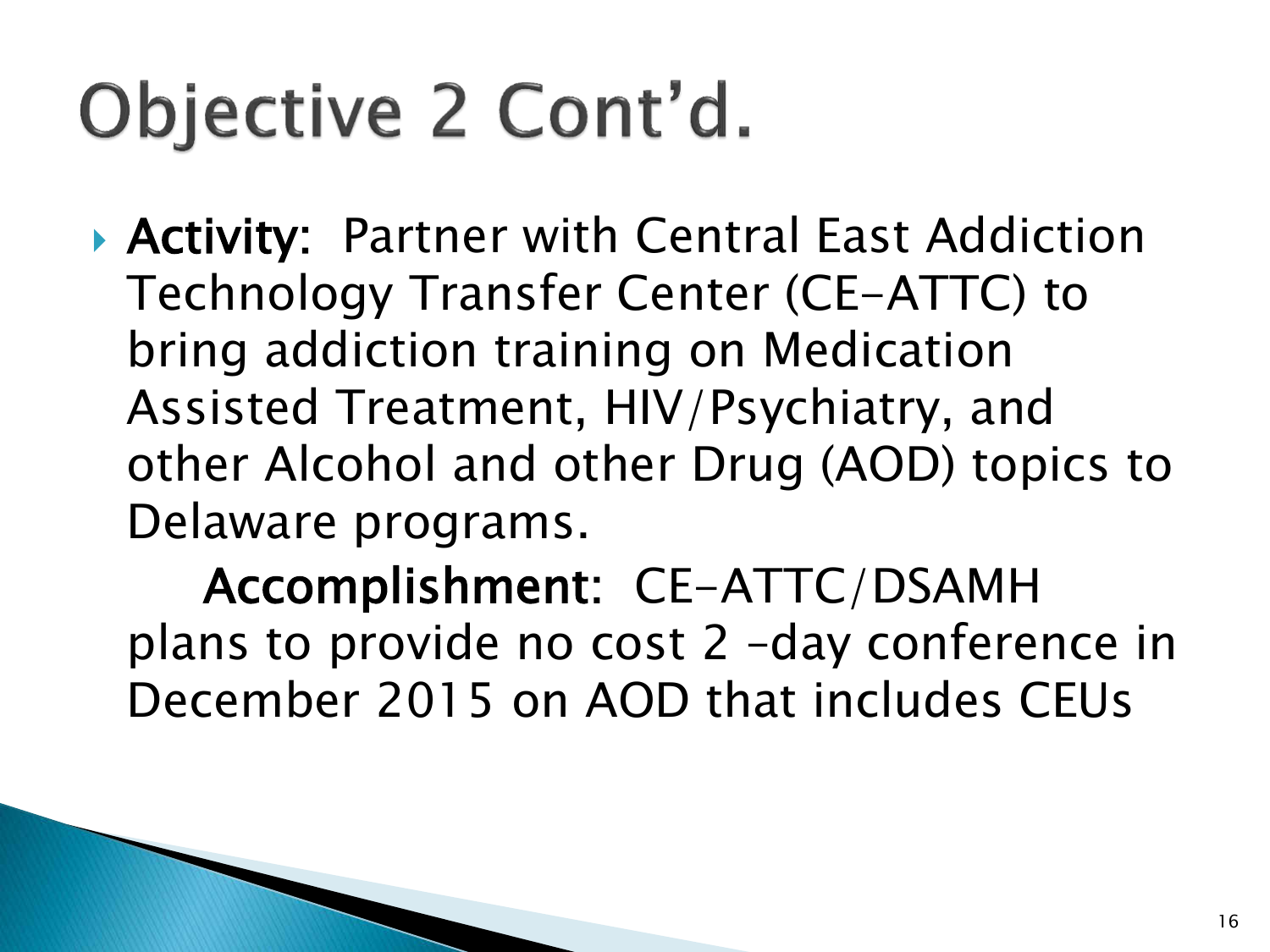#### **Objective** 2/Activity/Accomplishment

 *Activity: Create a Summer Seminar and other series for mental health professionals that address skills and knowledge based training in common core subject areas in the field of mental health.* 

*Accomplishment: June 2015 Delaware Professional Counselors Association and Wilmington University offered a summer training on substance use conditions*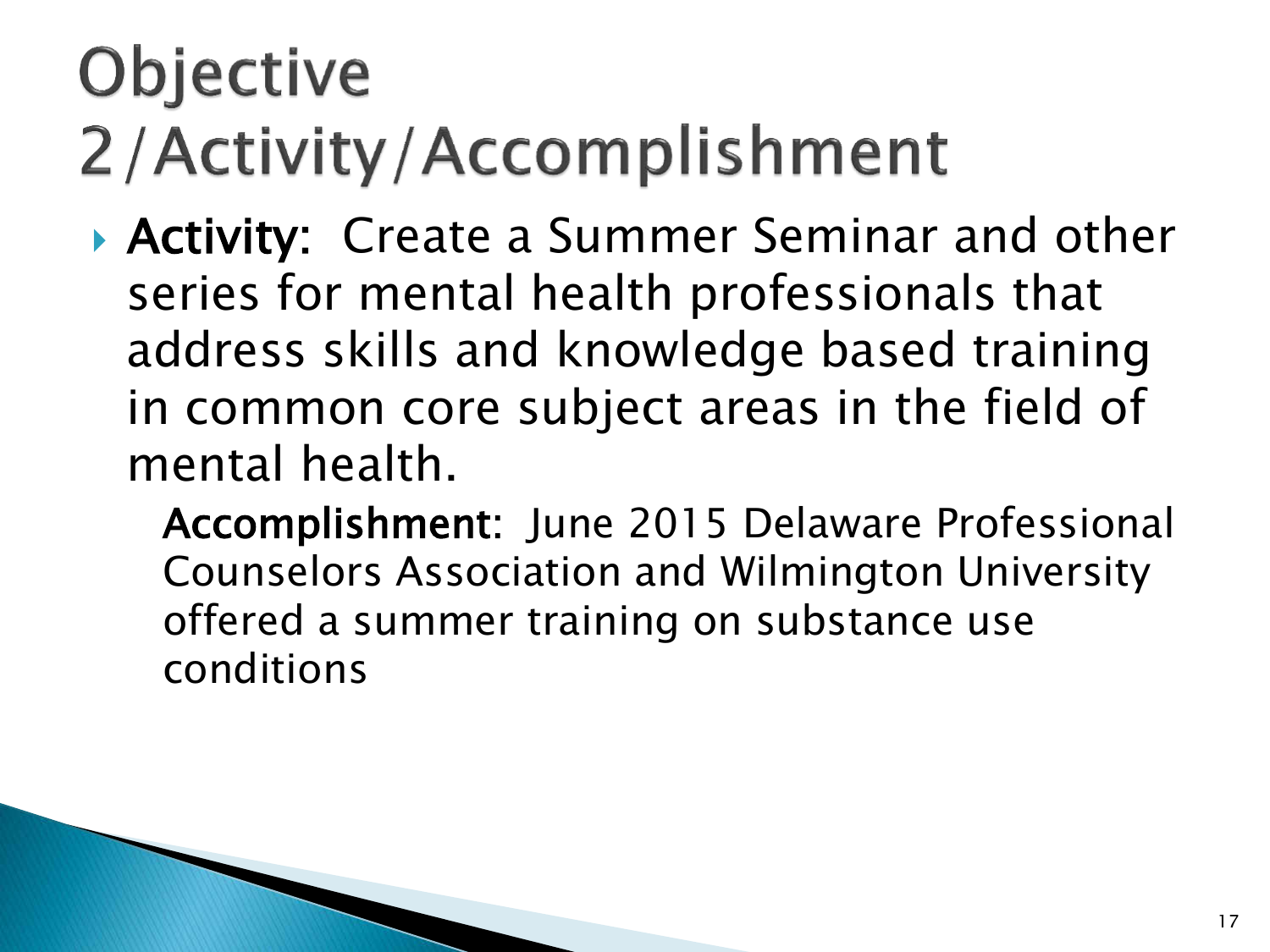#### **Objective 2 Activity/Accomplishment**

 *Activity: Coordinate with Medical Society of Delaware (MSD) and other organizations to create and implement continuing education on depression for physicians, nurses, and other health professionals* 

 *Accomplishment: DSAMH met with Medical Society of Delaware who are participating in larger Delaware Health Initiative; in June 2015 MSD partnered with Christiana Care to offer 1-day SUD training to anyone interested*